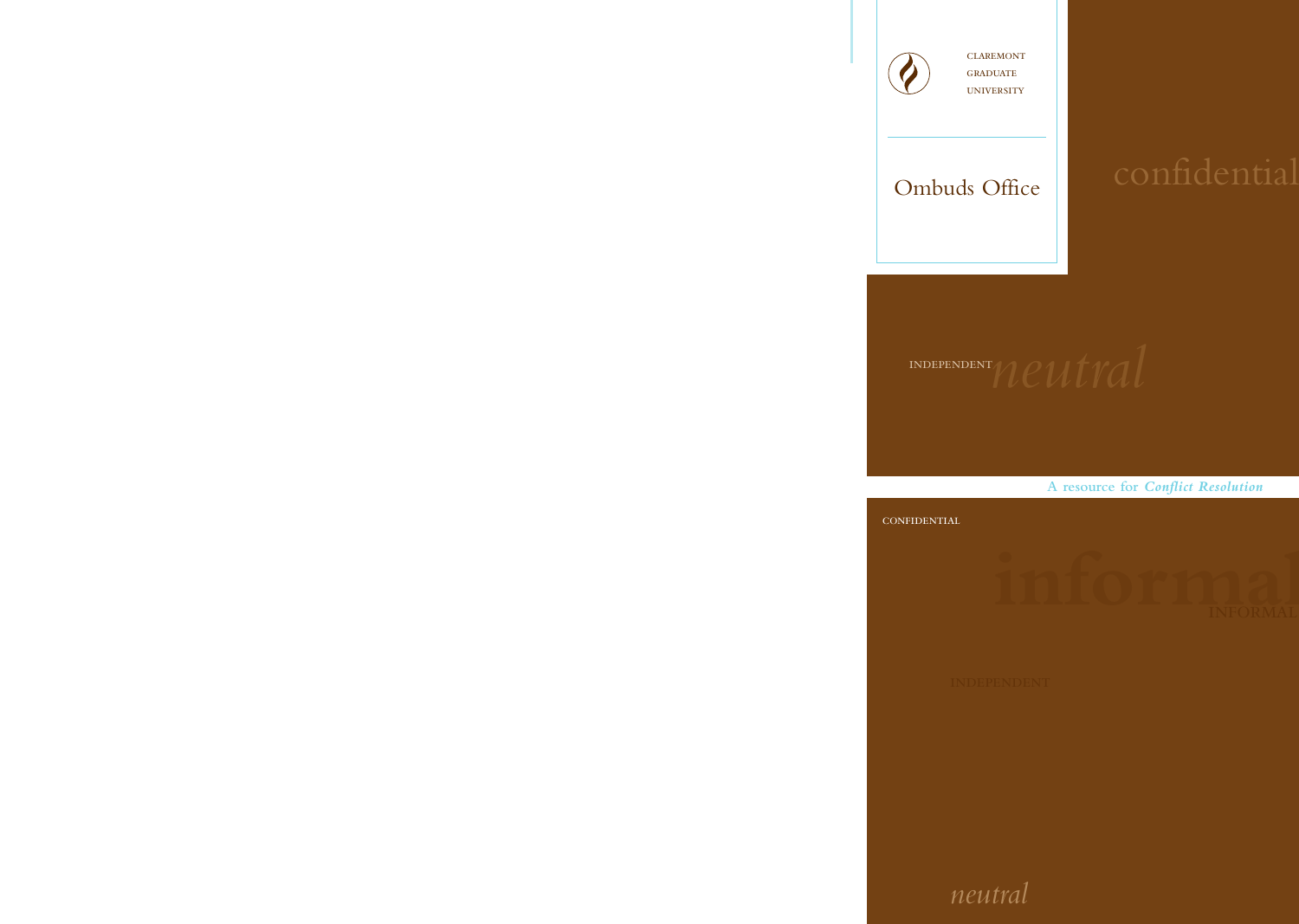# How the Ombuds Office can help.

The Ombuds Office is a comfortable, confidential place to discuss your problems, concerns or complaints.

The University Ombudsperson can:

- *• Develop resolution options;*
- *• Identify relevant policies and procedures;*
- *• Serve as a go–between for two parties;*
- *• Mediate a dispute or misunderstanding;*
- *• Recommend institutional change.*

In all cases, the response of the Ombudsperson is tailored to the dynamics of the situation and the informed consent of the visitor.

The Ombudsperson *does not* provide legal advice or psychological counseling; *does not* render judgments or make any decisions on the issues brought to the attention of the office; and *does not* represent community members or participate in any formal hearings, processes or procedures.

## WHO THE OMBUDS OFFICE SERVES

The Ombuds Office is open to the entire CGU community: faculty, students and staff. Visitors are welcome to discuss concerns about:

- Academic issues or grade disputes;
- Workplace conflicts or departmental politics;
- Perceived harassment or discrimination;
- University policies or procedures;
- Ethics issues or violations of law; or
- Unfair treatment and other issues.

### ETHICAL TENETS

The University Ombudsperson is a member of the International Ombudsman Association, and practices in accordance with its Standards of Practice and Code of Ethics. Four ethical tenants guide the work of the Ombudsperson:

### **Confidentiality**

The Ombudsperson does not keep records for the University, and won't disclose the names or concerns of its visitors, without permission. (The only exception is when the Ombudsperson believes there is an imminent risk of physical harm.) The Ombuds Office thus is not an office of notice for the University.

#### **Neutrality**

The Ombudsperson is respectfully impartial with all parties to a conflict. The Ombudsperson does not take sides in any dispute, but rather advocates for fair process and equitable results.

#### **Informality**

The Ombudsperson listens, offers information about CGU policies, procedures and resources, and presents a range of options for resolving problems. With permission, the Ombudsperson will facilitate communication or mediate a dispute. The Ombudsperson does not arbitrate, adjudicate, or participate in formal procedures.

#### **Independence**

To ensure objectivity, the Ombudsperson is not aligned with any administrative unit, and reports directly to the President for administrative and budgetary purposes.

**These ethical tenets are absolute and non-negotiable, and belong to the Ombuds Office rather than visitor.**

# FREQUENTLY ASKED QUESTIONS

**What Are the Ombudsperson's Qualifications?** The Ombudsperson has completed organizational ombuds training programs, and continues to take courses in dispute resolution and ombudsry. The Ombudsperson is also a certificated and experienced mediator.

#### **What Happens to Information Provided to the Ombudsperson?**

As a matter of policy, the Ombudsperson destroys all information regarding a particular matter when that matter is resolved or within one month of no activity. The Ombudsperson does not retain any information that would potentially identify the individuals involved in a matter.

### **Is the Ombuds Office a Place to Make a Report?**

Discussions with the Ombudsperson are off-the-record and do not constitute formal notice to the University. The Ombudsperson cannot accept notice for CGU. If you have a complaint and want to pursue a formal remedy, the Ombudsperson can refer you to the appropriate office.

#### **How Does the Ombudsperson Remain Neutral?**

The Ombudsperson considers the rights and interests of all parties in a dispute, with the aim of assuring a fair and civil process to resolve the issue. The Ombudsperson is directly responsible to the president, not to any other administrative office. The Ombudsperson does not arbitrate or adjudicate and has no decision-making power.

### **Will the Ombudsperson Participate in Formal Meetings?**

No. The Ombudsperson cannot serve as a witness and does not participate in any formal grievance process. The Ombudsperson will not testify in formal judicial or administrative hearings. However, the Ombudsperson can facilitate informal discussions with the consent of the other participants.